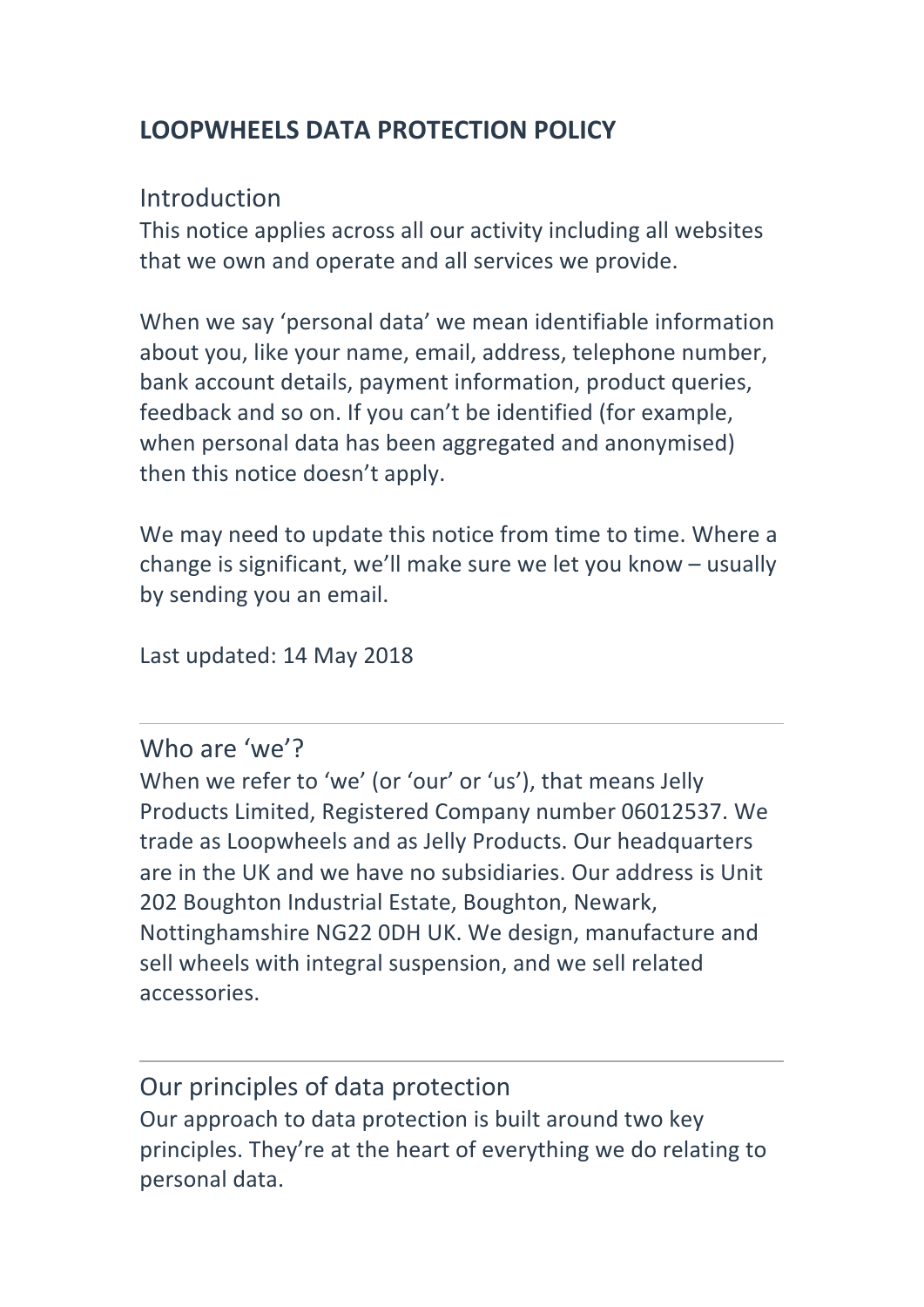**Transparency:** We take a human approach to how we process personal data by being open, honest and transparent. **Security:** We keep secure the personal data you entrust to us.

#### How we collect your data

When you visit us, contact us by email, phone us, or talk to us at an exhibition or show, we may collect personal data. The ways we collect it can be broadly categorised into the following:

**Information you provide to us directly:** When you speak to us or use some parts of our website we might ask you to provide personal data to us. For example, if you sign up to receive our newsletter, join us on social media, ask for a quotation, purchase products from us, or contact us with questions. If you don't want to provide us with personal data, you don't have to, but it might mean you can't use some parts of our websites or buy products from us. For people in the UK who are registered disabled, we have a statutory obligation to ask you to make a declaration if wish to claim VAT exemption on your purchase of certain of our products, and to provide this to HMRC at their request. In addition to this legal requirement, we will ask you for your consent to use this VAT declaration data anonymised and in an aggregated form to understand better who our customers are and what conditions they have, and to inform our product development. You don't have to agree to us using your data for our own purposes unless you wish to. **Information we collect automatically:** We collect some information about you automatically when you visit our website, like your IP address and device type. We also collect

information when you navigate through our websites and services, including what pages you looked at and what links you clicked on. This information is useful for us as it helps us get a better understanding of how you're using our websites and what products you're interested in.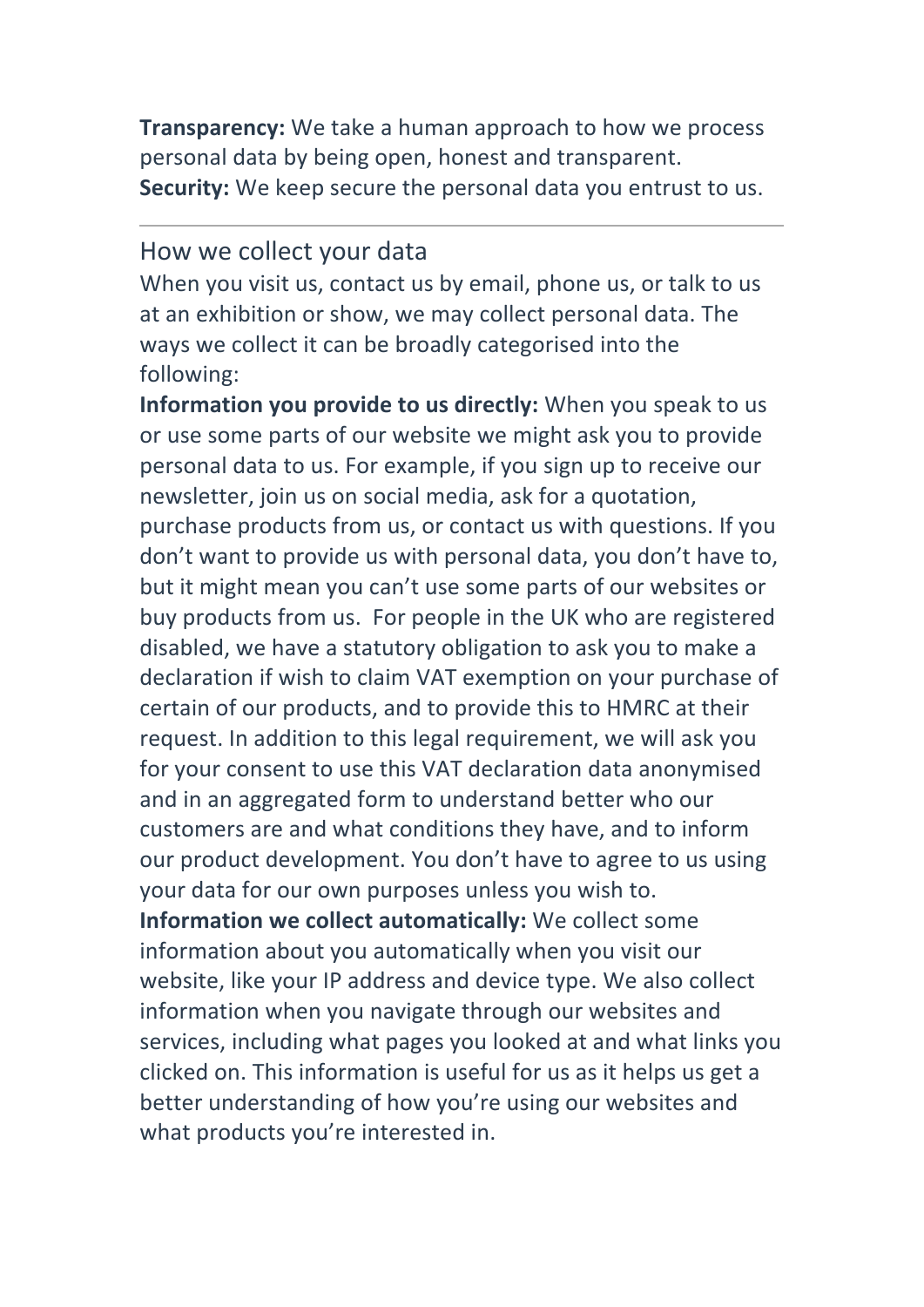We don't generally collect information about you from third **parties.** The one exception to this is if a dealer or distributor of our products passes your name or contact details to us in order to ask us for support or to supply you with one of our products.

Where we collect personal data, we'll only process it:

- to perform a contract with you, or
- where we have legitimate interests to process the personal data and they're not overridden by your rights, or
- $\cdot$  in accordance with a legal obligation, or
- where we have your consent.

## How we use your data

First and foremost, we use your personal data to process an order you've placed with us and provide you with any products you've purchased, and to manage our relationship with you. We also use your personal data for other purposes, which may include the following:

### **To communicate with you.** This may include:

- providing you with information you've requested from us (like information about our products or a quotation for some products) or information we are required to send to you
- $\cdot$  operational communications, like tracking information about a product you've purchased
- marketing communications in accordance with your marketing preferences  $-$  this is our Mailchimp newsletter
- asking you for feedback or to take part in any research we are conducting.

**To support you:** This may include assisting with questions you have about our products or about your product warranty **To analyse, aggregate and report:** We may use the personal data we collect about you and other users of our website to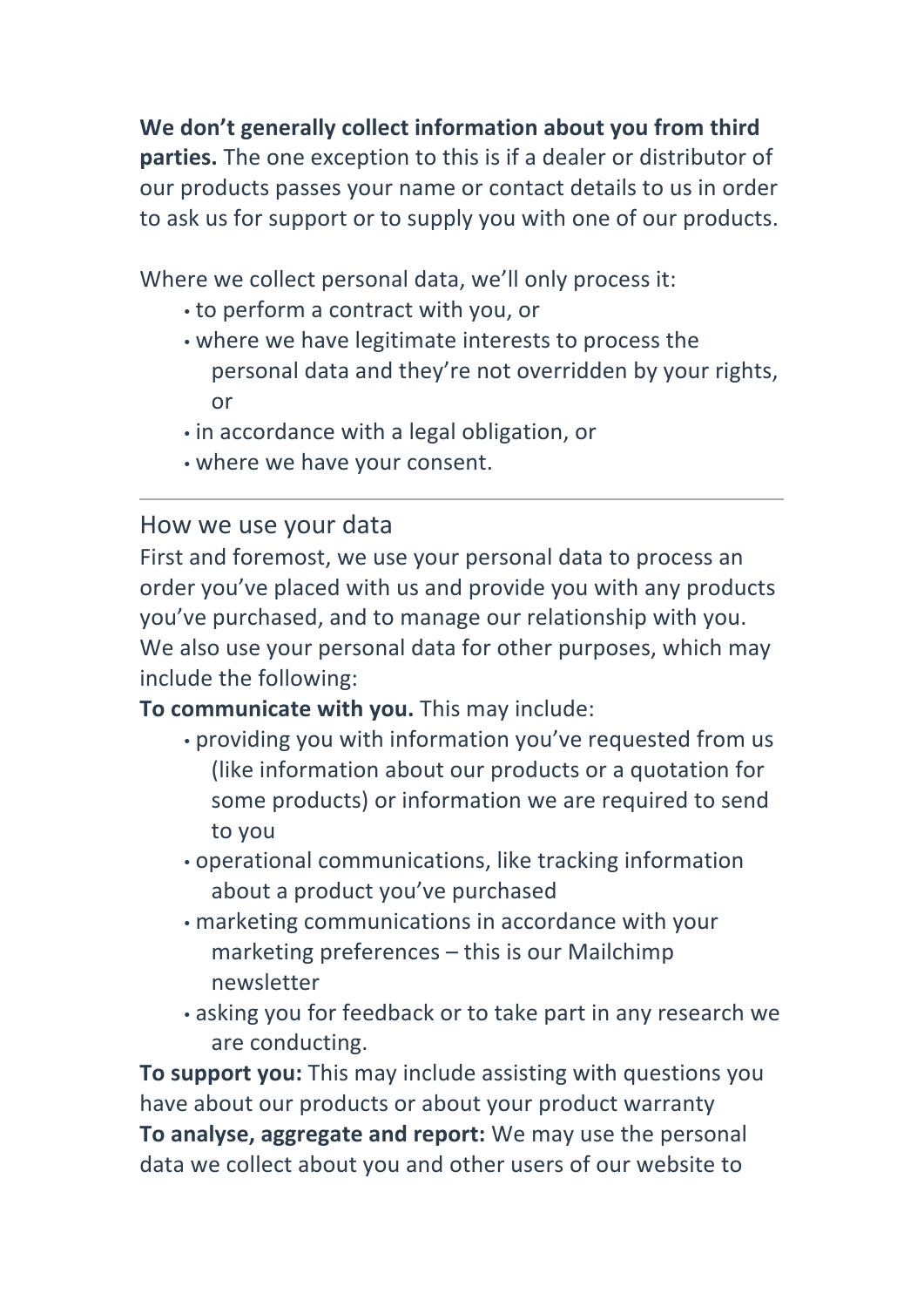produce aggregated and anonymised analytics and reports, for example which countries we have followers in. We would only share this information in an aggregated and anonymised way.

#### How we can share your data

There will be times when we need to share your personal data with third parties. We will only disclose your personal data to:

- the Loopwheels distributor or your nearest stockist of our products and only with your consent.
- our third party service providers and partners who assist and enable us to use the personal data to, for example, support delivery of or provide functionality on our website
- regulators, law enforcement bodies, government agencies, courts or other third parties where we think it's necessary to comply with applicable laws or regulations, or to exercise, establish or defend our legal rights. Where possible and appropriate, we will notify you of this type of disclosure. For example, for UK customers who are registered disabled we collect a declaration from you about VAT exemption and must provide this to HMRC at their request.
- other people where we have your consent.

### **Security**

Security is a priority for us when it comes to your personal data. We're committed to protecting your personal data and we believe we have appropriate technical and organisational measures in place to make sure that happens.

### Retention

The length of time we keep your personal data depends on what it is and whether we have an ongoing business need to retain it (for example, to provide you with a product or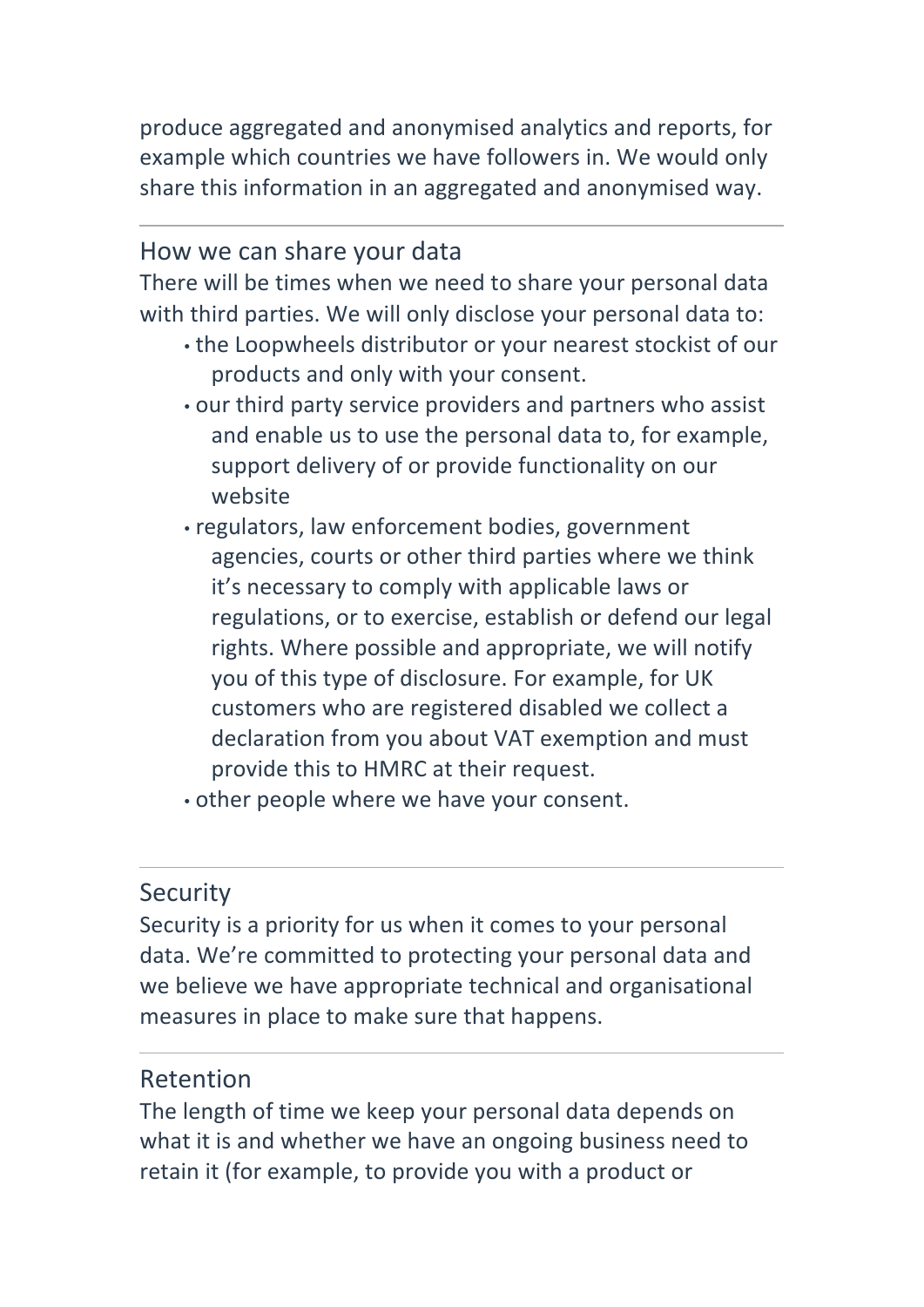information you've requested or to comply with applicable legal, tax or accounting requirements).

We'll retain your personal data for as long as we have a relationship with you and for a period of time afterwards where we have an ongoing business need to retain it, in accordance with our data retention policies and practices. Following that period, we'll make sure it's deleted or anonymised.

## Your rights

It's your personal data and you have certain rights relating to it. When it comes to marketing communications, you can ask us not to send you these at any time  $-$  just follow the unsubscribe instructions contained in the marketing communication, or send your request to info@loopwheels.com You also have rights to:

- know what personal data we hold about you, and to make sure it's correct and up to date
- request a copy of your personal data, or ask us to restrict processing your personal data or delete it

• object to our continued processing of your personal data You can exercise these rights at any time by sending an email to info@loopwheels.com

If you're not happy with how we are processing your personal data, please let us know by sending an email to

 $info@loopwheels.com$  We will review and investigate your complaint, and try to get back to you within a reasonable time frame. You can also complain to your local data protection authority. They will be able to advise you how to submit a complaint.

### How to contact us

We're always keen to hear from you. If you're curious about what personal data we hold about you or you have a question